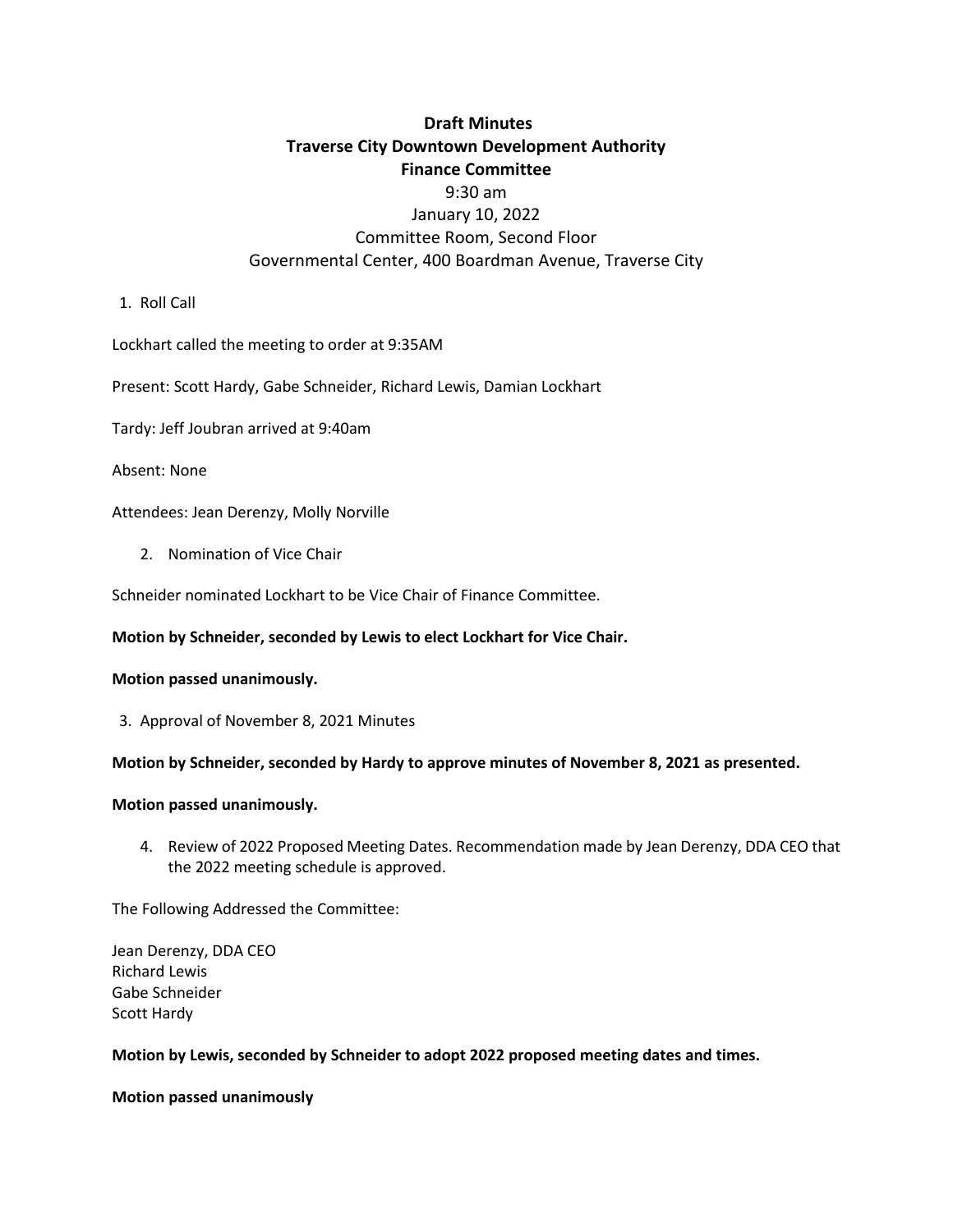4. Review of Year End June 30, 2021 Audit. Recommendation made by Jean Derenzy, DDA CEO that the committee refer audit to the full Board for acceptance and approval.

The Following Addressed the Committee:

Jean Derenzy, DDA CEO Richard Lewis Scott Hardy Gabe Schneider

### **Motion by Schneider, seconded by Joubran that the Finance Committee refers audit to the full Board for acceptance and approval at the February Regular DDA Board Meeting.**

#### **Motion passed unanimously.**

5. Discussion of 2022/2023 Capital Improvements.

The Following Addressed the Committee:

Jean Derenzy, DDA CEO Richard Lewis Jeff Joubran Gabe Schneider Scott Hardy

6. Discussion of TIF97

The Following Addressed the Committee:

Jeff Joubran Richard Lewis Scott Hardy Gabe Schneider Jean Derenzy, DDA CEO Damian Lockhart

7. Discussion on DDA Transition Plan Proposals

The Following Addressed the Committee:

Jean Derenzy, DDA CEO Richard Lewis Scott Hardy Gabe Schneider Jeff Joubran